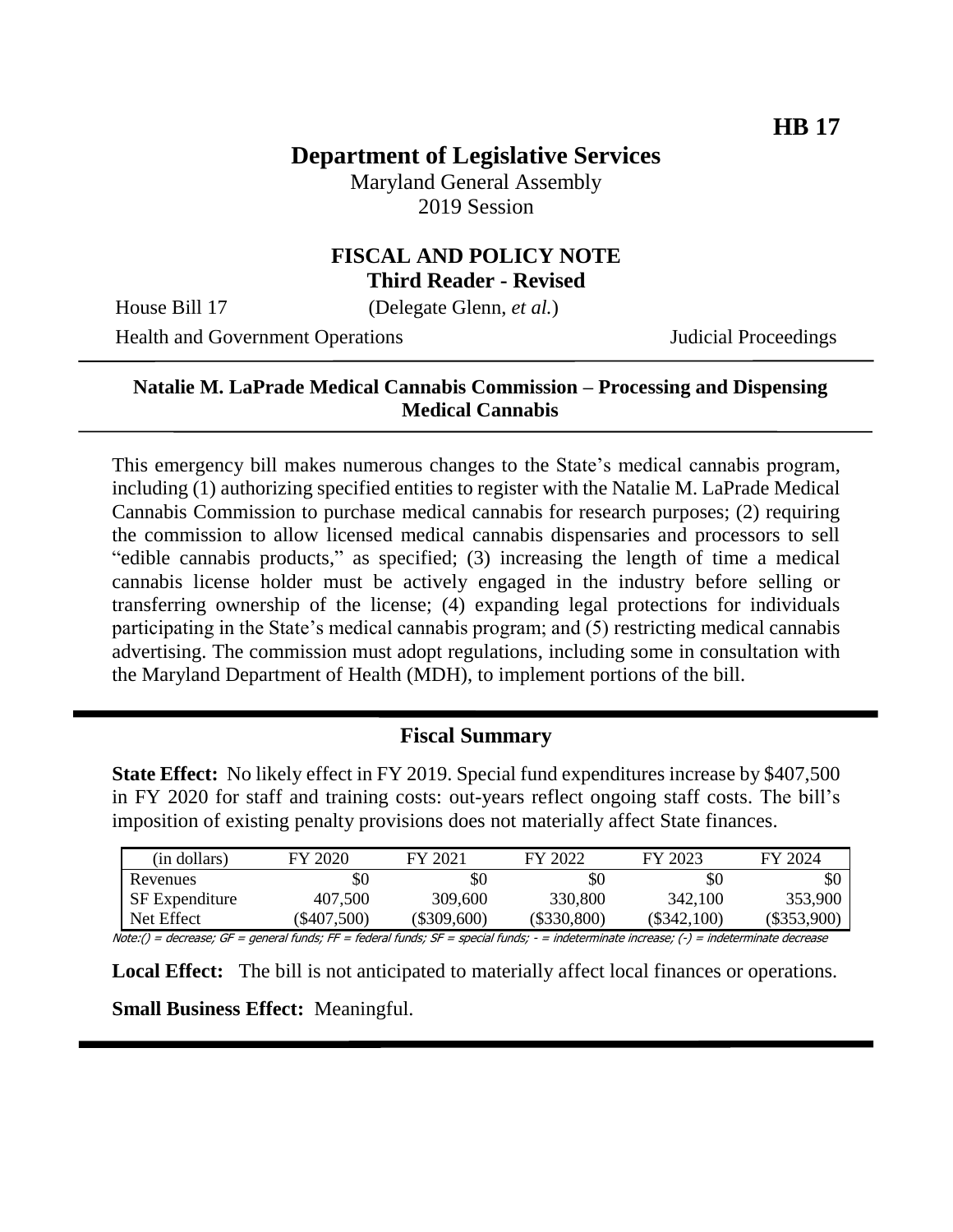# **Analysis**

#### **Bills Summary:**

#### *Academic Research Centers*

An institution of higher education, a related medical facility, or an affiliated biomedical research firm is authorized to register with the commission to purchase medical cannabis for the purposes of conducting a bona fide research project relating to the medical uses, properties, or composition of cannabis. Further, an "academic research representative" may purchase medical cannabis from a licensed dispensary. The commission may adopt implementing regulations.

An "academic research representative" is an employee or agent of an institution of higher education, a related medical facility, or an affiliated biomedical research firm that has filed a registration with the commission and is authorized to purchase medical cannabis for the institution of higher education or related medical facility.

An institution of higher education, a related medical facility, or an affiliated biomedical research firm's registration must include (1) the name of the primary researcher; (2) the expected duration of the research; and (3) the primary objectives of the research. The registration must remain valid until there is a change in the research project or the registration is withdrawn.

An academic research representative may not be penalized or arrested under State law for acquiring, possessing, or dispensing cannabis, products containing cannabis, related supplies, or educational materials for use in a bona fide research project relating to the medical uses, properties, or composition of cannabis.

An academic research representative purchasing medical cannabis in accordance with the bill and Maryland's medical cannabis program is not subject to arrest, prosecution, revocation of mandatory supervision, parole, or probation, or any civil or administrative penalty, including a civil penalty or disciplinary action by a professional licensing board, nor may they be denied any right or privilege, for the medical use or possession of medical cannabis.

The bill generally makes conforming changes to existing legal protections for licensed growers, dispensaries, and processors to allow these entities and their agents to provide medical cannabis to academic research representatives in accordance with the State's medical cannabis program and the bill.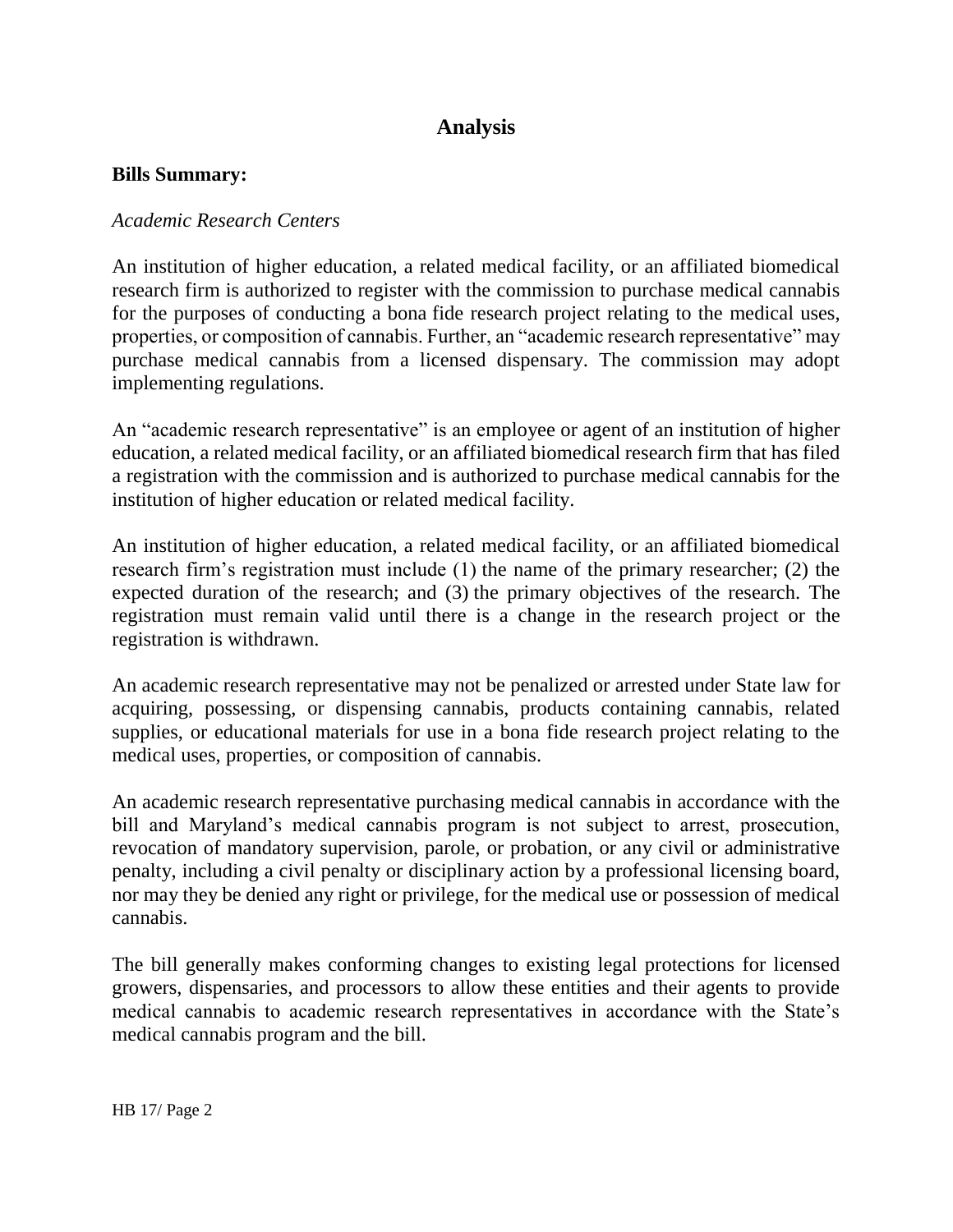A person may not distribute, possess, manufacture, or use cannabis that has been diverted from an academic research representative.

# *Edible Cannabis Products*

"Edible cannabis product" means a medical cannabis product intended for human consumption by oral ingestion, in whole or in part, and includes medical cannabis products that dissolve or disintegrate in the mouth. "Edible cannabis product" does not include any (1) medical cannabis concentrate; (2) medical cannabis-infused product, including an oil, wax, ointment, salve, tincture, capsule, suppository, dermal patch, or cartridge; or (3) other dosage form that is recognized by the U.S. Pharmacopeia, the national formulary, or the U.S. Food and Drug Administration and is approved by the commission.

The commission must allow a licensed medical cannabis dispensary (or a registered dispensary agent) to acquire, possess, transfer, transport, sell, distribute, or dispense edible cannabis products for use by a qualifying patient, a caregiver, or an academic research representative. The commission must also allow a licensed processor (or a registered processor agent) to (1) acquire, possess, process, package, label, transfer, transport, sell, and distribute to a dispensary edible cannabis products and (2) transport edible cannabis products to an independent testing laboratory. The bill also clarifies that a licensed dispensary cannot process medical cannabis products.

The commission, in consultation with MDH, must adopt regulations (1) to require a dispensary and a processor to meet any additional requirements that the commission determines necessary, including requiring a permit, for the dispensing or processing of edible cannabis products, respectively and (2) regarding the packaging, labeling, marketing, and appearance of edible cannabis products to ensure the safety of minors.

# *Transfer of Ownership of Licenses*

The bill increases, from two years to three years, the length of time that the holder of a medical cannabis grower, processor, or dispensary license must be physically and actively engaged in the cultivation, processing, or dispensing of medical cannabis immediately preceding the sale or transfer of the ownership of the license.

# *Immunity from Revocation of Mandatory Supervision, Parole, or Probation*

The bill establishes that the following persons acting in accordance with the statutory provisions of the State's medical cannabis program are not subject to revocation of mandatory supervision, parole, or probation, for the medical use or possession of medical cannabis: (1) a qualifying patient in possession of a 30-day supply of medical cannabis, or a greater amount if authorized by the qualifying patient's written certification; (2) a grower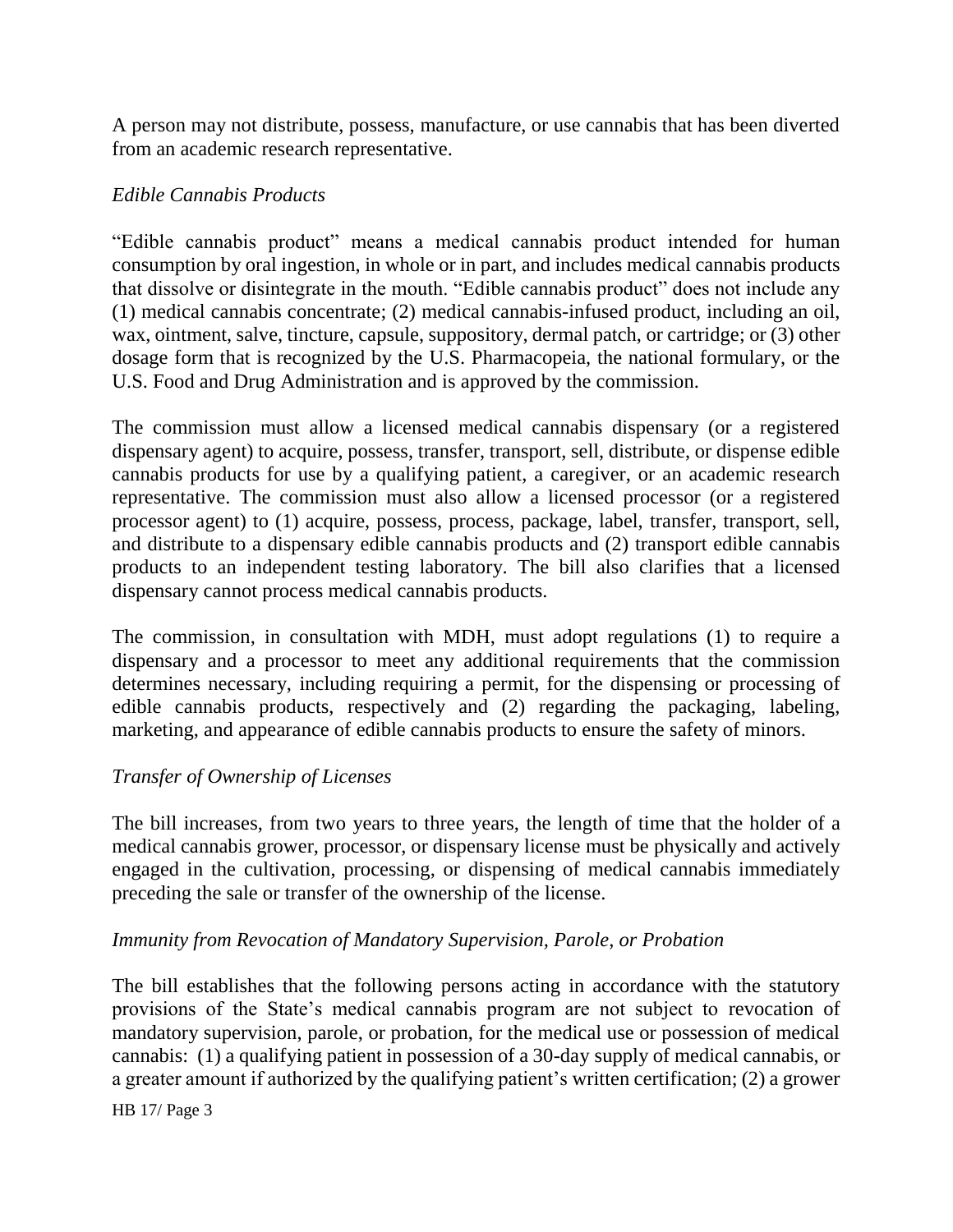or grower agent; (3) a certifying provider; (4) a caregiver; (5) an academic research representative purchasing medical cannabis in accordance with the bill; (6) a dispensary or dispensary agent; (7) a processor or processor agent; (8) a hospital, medical facility, or hospice program where a qualifying patient is receiving treatment; or (9) an authorized third-party vendor.

#### *Advertising Restrictions*

All advertisements for medical cannabis, medical cannabis products, edible cannabis products, or medical cannabis-related services that make therapeutic or medical claims must be supported by substantial clinical evidence or data and include information on the most significant side effects or risks associated with use.

Any advertisement for a grower, processor, dispensary, independent testing laboratory, certifying provider, or third-party vendor may not (1) make any statement that is false or misleading in any material way or is otherwise a violation of the Maryland Consumer Protection Act (MCPA) or (2) contain a design, illustration, picture, or representation that encourages or represents the recreational use of cannabis, targets or is attractive to minors, displays the use of cannabis, encourages or promotes cannabis for use as an intoxicant, or is obscene.

All advertising for medical cannabis medical cannabis products, or edible cannabis products must include a statement that the product is only for use by a qualifying patient.

Any website owned, managed, or operated by a certifying provider, dispensary, grower, or processor must employ a neutral age-screening mechanism to verify users are at least age 18. An advertisement placed on social media or a mobile application must include a notification that (1) a person must be at least age 18 to view the content and (2) medical cannabis is for use by certified patients only.

Any advertisement for medical cannabis, medical cannabis products, edible cannabis products, or medical cannabis-related services may not be placed within 500 feet of (1) a substance abuse or treatment facility; (2) a primary or secondary school in the State or a licensed child care center or a registered family child care home; or (3) a playground, recreation center, library, or public park. However, these location restrictions do not apply to an advertisement placed on property owned or leased by a dispensary, grower, or processor.

The commission must adopt regulations that establish enforcement procedures and a process for an individual to voluntarily submit an advertisement to the commission for an advisory opinion on whether the advertisement complies with the bill's advertising restrictions.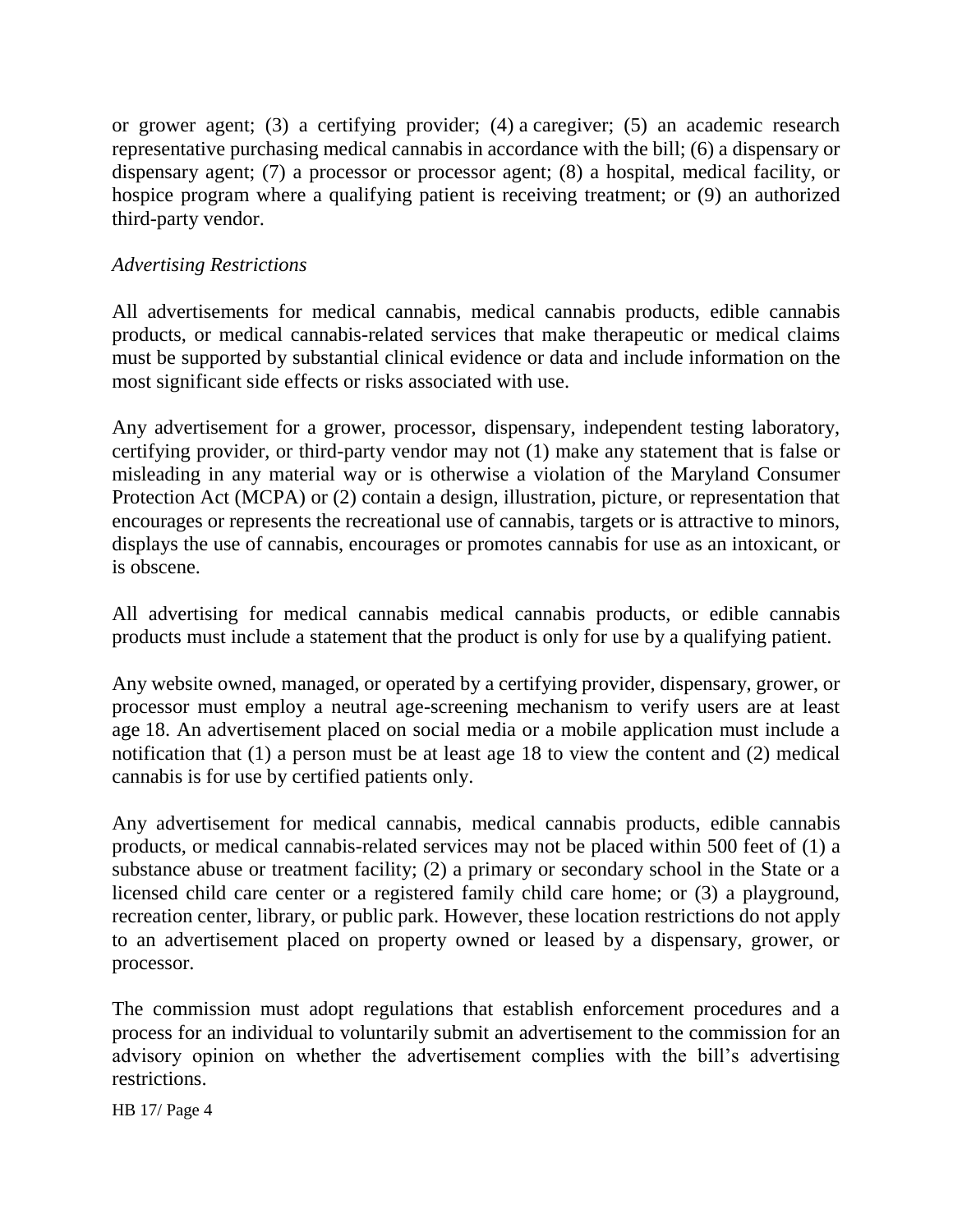# **Current Law:**

### *Maryland's Medical Cannabis Program*

The Natalie M. LaPrade Medical Cannabis Commission is responsible for implementation of the State's medical cannabis program. The program allows for the licensure of growers, processors, and dispensaries and the registration of their agents, as well as registration of independent testing laboratories and their agents. There is a framework to certify health care providers (including physicians, dentists, podiatrists, nurse practitioners, and nurse midwives), qualifying patients, and their caregivers to provide qualifying patients with medical cannabis legally under State law via written certification. Additionally, recent legislation extended legal protections to third-party vendors authorized by the commission to test, transport, or dispose of medical cannabis, medical cannabis products, and medical cannabis waste. In December 2018, the commission proposed regulations that require registration of secure transportation companies and address the shipment of products between licensees.

Statute defines a "dispensary" as an entity that acquires, possesses, processes, transfers, transports, sells, distributes, dispenses, or administers cannabis, products containing cannabis, related supplies, related products containing cannabis including food, tinctures, aerosols, oils, or ointments, or educational materials for use by a qualifying patient or caregiver. The definition of a licensed "dispensary" in Maryland regulations is similar; however, it also includes an entity that repackages products containing medical cannabis, and it does not include "food" in the description of related products.

Maryland regulations define "medical cannabis-infused product" to mean oil, wax, ointment, salve, tincture, capsule, suppository, dermal patch, cartridge, or other product containing medical cannabis concentrate or usable cannabis that has been processed so that the dried leaves and flowers are integrated into other material. "Medical cannabis-infused product" does not include food.

Although both the statutory and regulatory definitions of "dispensary" include processing products containing cannabis, the commission advises that, in practice, processing medical cannabis is outside the scope of licensed dispensaries, and dispensaries in the State are not authorized to process medical cannabis, which includes the manufacture of a medical-cannabis infused product.

Statute defines a "processor" as an entity that (1) transforms medical cannabis into another product or extract and (2) packages and labels medical cannabis.

There are no cannabis-specific advertising and marketing restrictions in the State. However, Chapter 598 of 2018, an emergency bill, made a number of significant reforms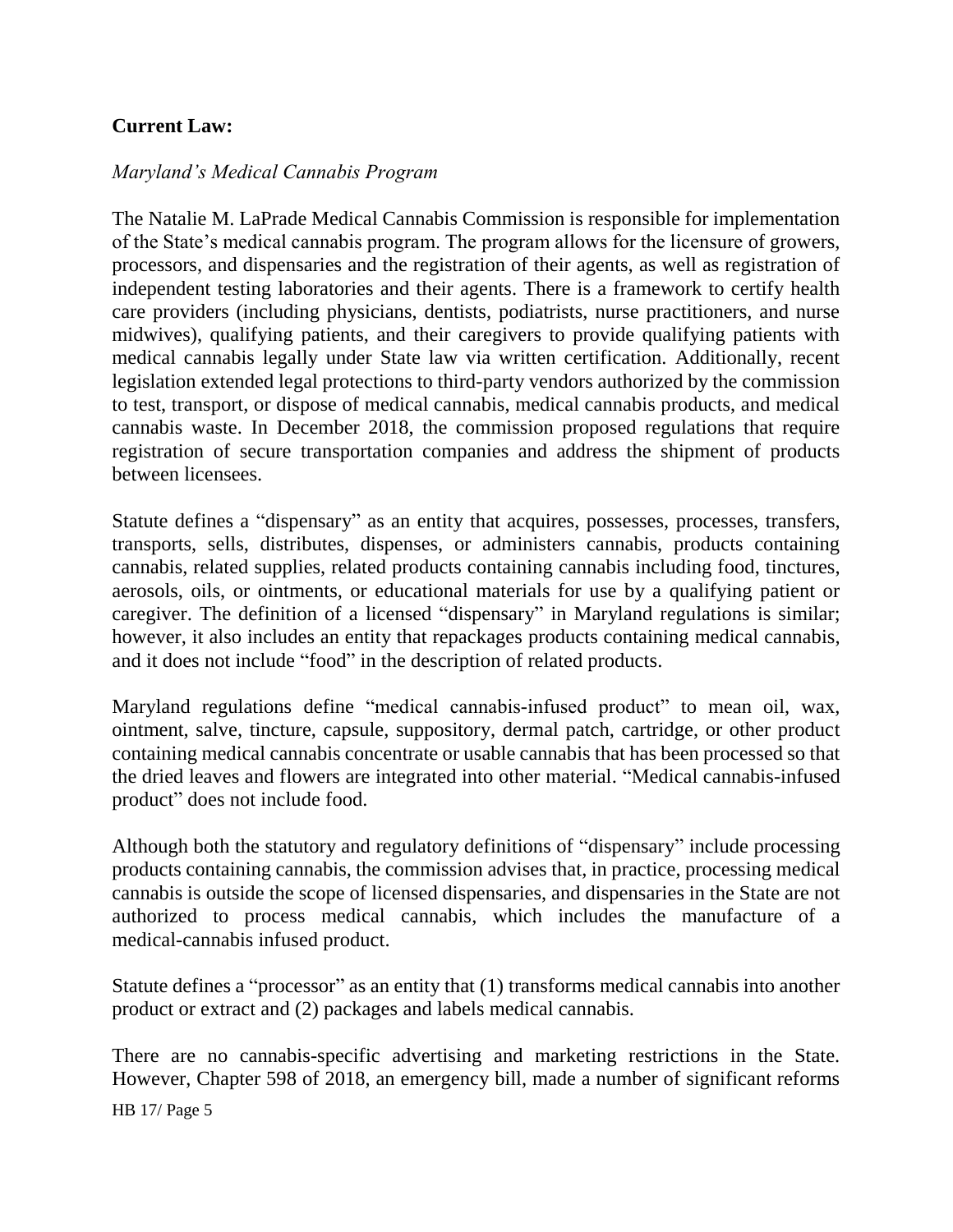to Maryland's medical cannabis program, including requiring the commission to submit a report to the General Assembly on potential rules and regulations governing the advertising and marketing of medical cannabis in the State. The commission submitted this [report](https://mmcc.maryland.gov/Documents/01.15.2019%202018%20Advertising%20Legislative%20Report%20on%20Medical%20Cannabis%20Advertising%20and%20Marketing%20Regulations.pdf) in December 2018.

Chapter 598 also addressed the sale or transfer of ownership for regulated medical cannabis entities. Specifically, a medical cannabis grower, processor, or dispensary license holder may only transfer ownership of a license if the licensee was physically and actively engaged in cultivating, processing, or dispensing medical cannabis for at least two years immediately preceding the sale or transfer. For additional information regarding the commission and Maryland's medical cannabis program, including license and ownership transfers, please see the **Appendix – Medical Cannabis**.

# *Protections Against Arrest, Prosecution, and Civil or Administrative Penalties*

Current law establishes that any of the following persons acting in accordance with the statutory provisions of Maryland's medical cannabis program are not subject to arrest, prosecution, or any civil or administrative penalty, including a civil penalty or disciplinary action by a professional licensing board, nor may they be denied any right or privilege, for the medical use or possession of medical cannabis: (1) a qualifying patient who is in possession of a 30-day supply of medical cannabis, or a greater amount if authorized by the qualifying patient's written certification; (2) a grower or grower agent; (3) a certifying provider; (4) a caregiver; (5) a dispensary or dispensary agent; (6) a processor or processor agent; (7) a hospital, medical facility, or hospice program where a qualifying patient is receiving treatment; or (8) an authorized third-party vendor.

# *Probation*

Probation is a disposition that allows an offender to remain in the community, frequently requiring compliance with certain standards and special conditions of supervision imposed by the court. A court has broad authority to impose reasonable conditions to fit each case. A standard condition of probation, for example, prohibits the offender from engaging in any further criminal activity. Additional conditions may require an offender to participate in drug or alcohol treatment, refrain from the use of drugs or alcohol, participate in counseling (common in domestic violence and sexual offense cases), pay restitution, or refrain from contacting or harassing the victim of the crime and the victim's family. A judge may also order "custodial confinement," which usually refers to home detention or inpatient drug or alcohol treatment but can also include other forms of confinement short of imprisonment.

If an offender is alleged to have violated a condition of probation, the offender is returned to court for a violation of probation hearing. If the court finds that a violation occurred, it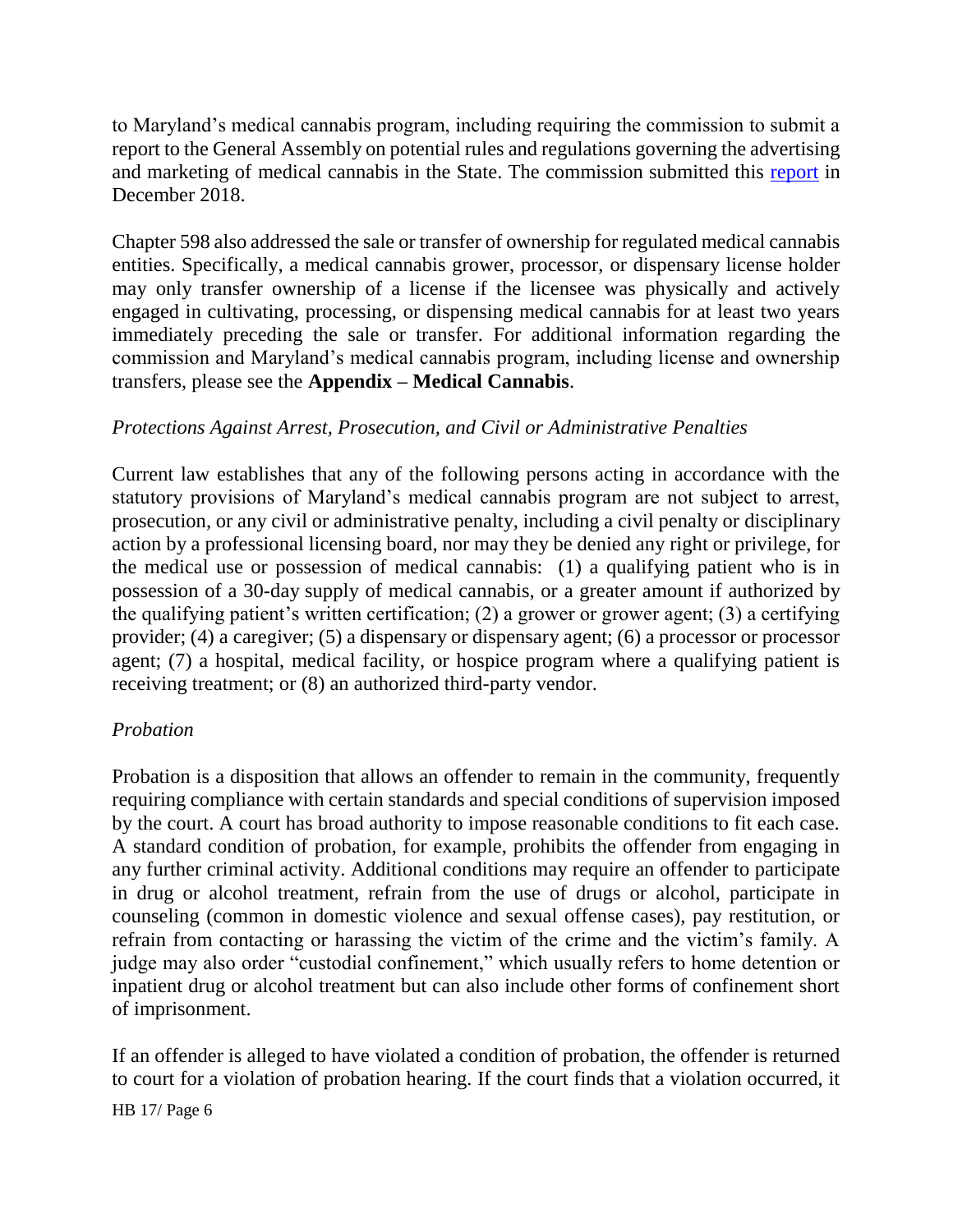may revoke the probation and impose a sentence allowed by law. The court may alternately choose to continue the offender on probation subject to any additional conditions it chooses to impose. Probation may either be probation before judgment (commonly known as "PBJ") or probation following judgment.

# *Release on Mandatory Supervision*

Release on mandatory supervision is a conditional release from confinement that results from the application of diminution credits, discussed below, and applies only to an inmate in a State correctional facility sentenced to a term of confinement exceeding 18 months. An inmate in a State correctional facility serving a term of 18 months or less and an inmate in a local detention center may also earn credits, but those inmates are not subject to mandatory supervision on release. There is no discretion involved in release on mandatory supervision.

Individuals on mandatory supervision are supervised by the Department of Public Safety and Correctional Services (DPSCS) until the expiration of the term and are subject to the same terms and conditions as inmates released on parole. See the discussion of parole below.

The entire sentence imposed by a trial court often is not actually served in custody before expiration of the sentence because diminution credits that may be awarded to an inmate shorten the time required to be served in custody by the inmate. Diminution credits are days of credit either granted or earned on a monthly basis. Inmates in State correctional facilities and local detention centers are eligible for diminution credits. Credits may be forfeited or restricted due to misbehavior in the institution.

#### *Parole*

In general, parole is a discretionary and conditional release from imprisonment determined after a hearing for an inmate who is eligible to be considered for parole. If parole is granted, the inmate is allowed to serve the remainder of the sentence in the community, subject to the terms and conditions specified in a written parole order.

The Maryland Parole Commission (MPC) has jurisdiction regarding parole for eligible inmates sentenced to State correctional facilities and local detention centers. Inmates in the Patuxent Institution who are eligible for parole are under the jurisdiction of the Patuxent Board of Review.

Any violation of a condition of release may result in revocation of parole. A violation is classified as either a "technical" violation that is not a crime (*e.g.*, failure to attend a required meeting or failing to be employed) or a commission of a new crime. If a violation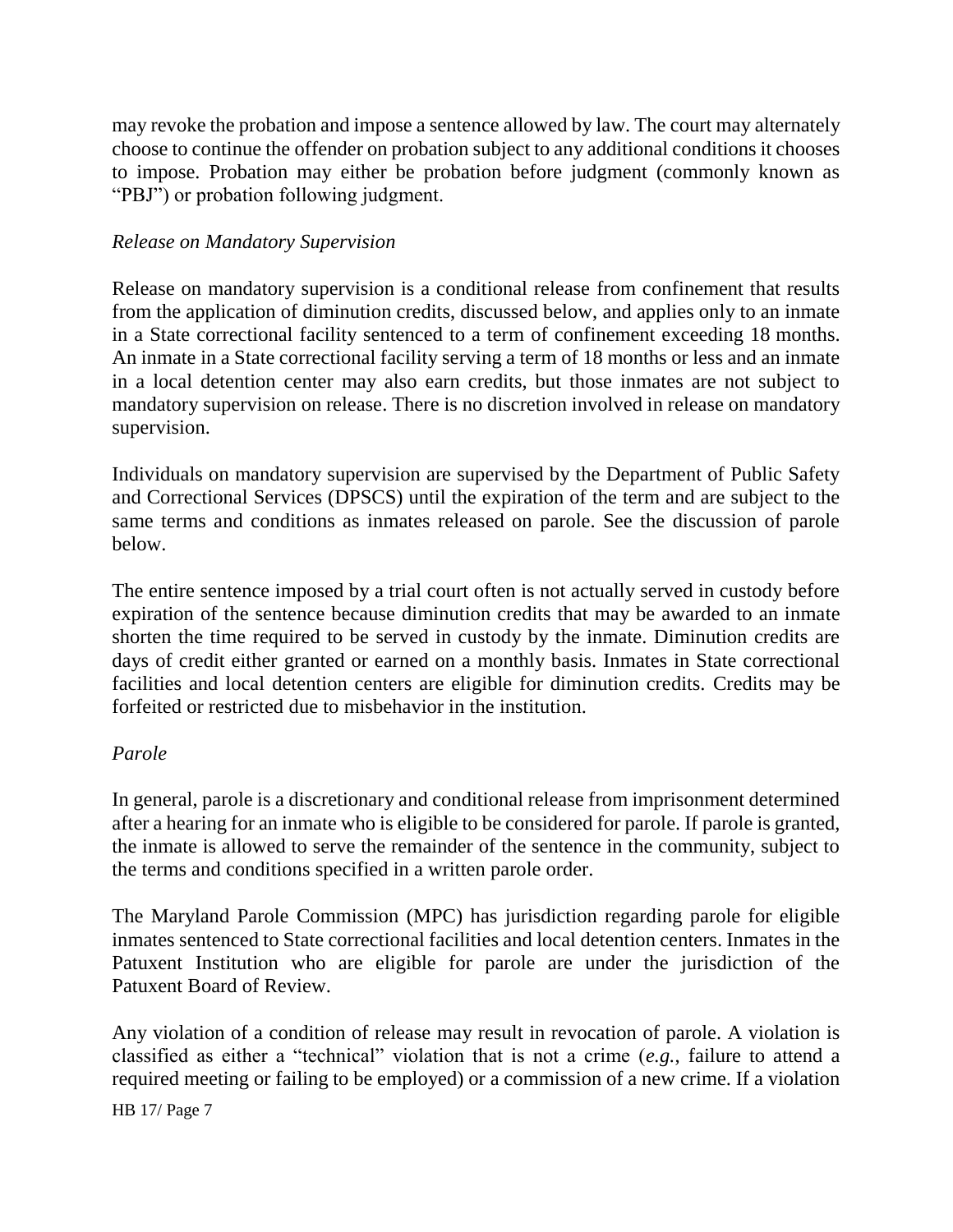is alleged, MPC or DPSCS (if this power is delegated to the department in a particular case) must decide whether to issue a subpoena or a retake warrant for purposes of a parole revocation hearing. A subpoena is requested from the parole commission if the parole agent believes that the offender is not a public safety threat and that the offender will not flee. Otherwise, a parole agent must request a retake warrant, which subjects the individual to arrest, and submit a written report to the commission on the alleged violation.

### *Maryland Consumer Protection Act*

An unfair, abusive, or deceptive trade practice under MCPA includes, among other acts, any false, falsely disparaging, or misleading oral or written statement, visual description, or other representation of any kind which has the capacity, tendency, or effect of deceiving or misleading consumers. The prohibition against engaging in any unfair, abusive, or deceptive trade practice encompasses the offer for or actual sale, lease, rental, loan, or bailment of any consumer goods, consumer realty, or consumer services; the extension of consumer credit; the collection of consumer debt; or the offer for or actual purchase of consumer goods or consumer realty from a consumer by a merchant whose business includes paying off consumer debt in connection with the purchase of any consumer goods or consumer realty from a consumer.

The Consumer Protection Division of the Office of the Attorney General (OAG) is responsible for enforcing MCPA and investigating the complaints of aggrieved consumers. The division may attempt to conciliate the matter, issue a cease and desist order, or file a civil action in court. A merchant who violates MCPA is subject to a fine of up to \$10,000 for each violation and up to \$25,000 for each repetition of the same violation. In addition to any civil penalties that may be imposed, any person who violates MCPA is guilty of a misdemeanor and, on conviction, is subject to a fine of up to \$1,000 and/or imprisonment for up to one year.

**State Fiscal Effect:** The bill (1) authorizes specified entities to register with the commission to purchase medical cannabis for research purposes; (2) requires the commission to allow licensed medical cannabis dispensaries and processors to sell edible cannabis products; (3) increases the length of time a medical cannabis license holder must be actively engaged in the industry before selling or transferring ownership of the license; (4) expands legal protections for individuals participating in the State's medical cannabis program; and (5) restricts medical cannabis advertising. As a result, special fund expenditures for the commission increase by a total of \$407,490 in fiscal 2020 for staff and training costs.

Restricting the sale and transfer of medical cannabis licenses does not materially affect State finances. Similarly, the expansion of legal protections for individuals participating in the State's medical cannabis program clarifies current law and is not anticipated to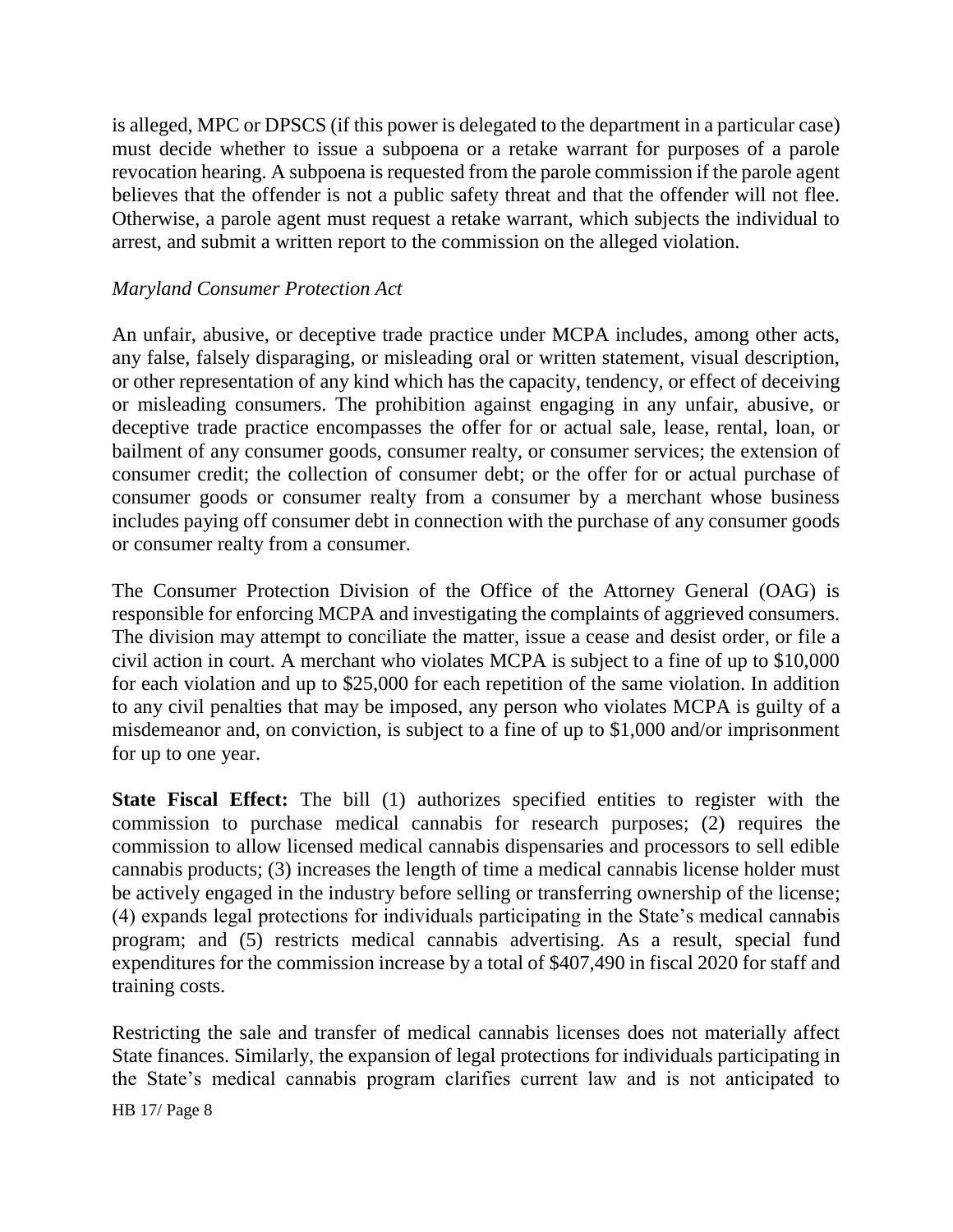materially affect State finances or operations. The specific fiscal impacts associated with the other portions of the bill are discussed below.

# *Academic Research Centers*

The commission advises that several institutions of higher education in the State have expressed interest in obtaining medical cannabis for research purposes. The commission notes that it plans to charge a registration fee for academic institutions (as well as related medical facilities and affiliated biomedical research firms) and their employees/agents similar to the fee for registration of independent testing laboratories and their agents. The current fee for an independent testing laboratory is \$100, and the fee per agent/employee is \$200. Thus, special fund revenues may increase from registration fees, beginning as early as fiscal 2019, but any increase is likely minimal. Correspondingly, the commission's workload increases minimally to review applications.

It is assumed that the commission can promulgate implementing regulations with existing budgeted staff and resources.

State institutions of higher education and related medical facilities (as well as affiliated biomedical research firms) may benefit from having access to medical cannabis from a safe, secure, and highly regulated source for the purpose of conducting bona fide research relating to the medical uses, properties, or composition of cannabis.

# *Administrative Expenditures Related to Edible Cannabis Products*

Commission special fund expenditures increase by \$296,787 in fiscal 2020, which accounts for the bill's emergency status, and assumes staff are hired effective July 1, 2019. This estimate reflects the cost of hiring two full-time permanent environmental health specialists and one permanent full-time director of food safety to oversee the expansion of edible cannabis products, establish standard operating procedures, conduct inspections, assist commissioners with enforcement, develop regulations, and provide guidance. It includes salaries, fringe benefits, one-time start-up costs (including travel and training), and ongoing operating expenses. The information and assumptions used in calculating the estimate are stated below.

- The commission does not currently have any staff trained in food safety or sanitation and needs to conduct stability studies on edible cannabis products.
- The commission is responsible for ensuring that edible cannabis products are properly labeled and dosages are clear to consumers and safe for use.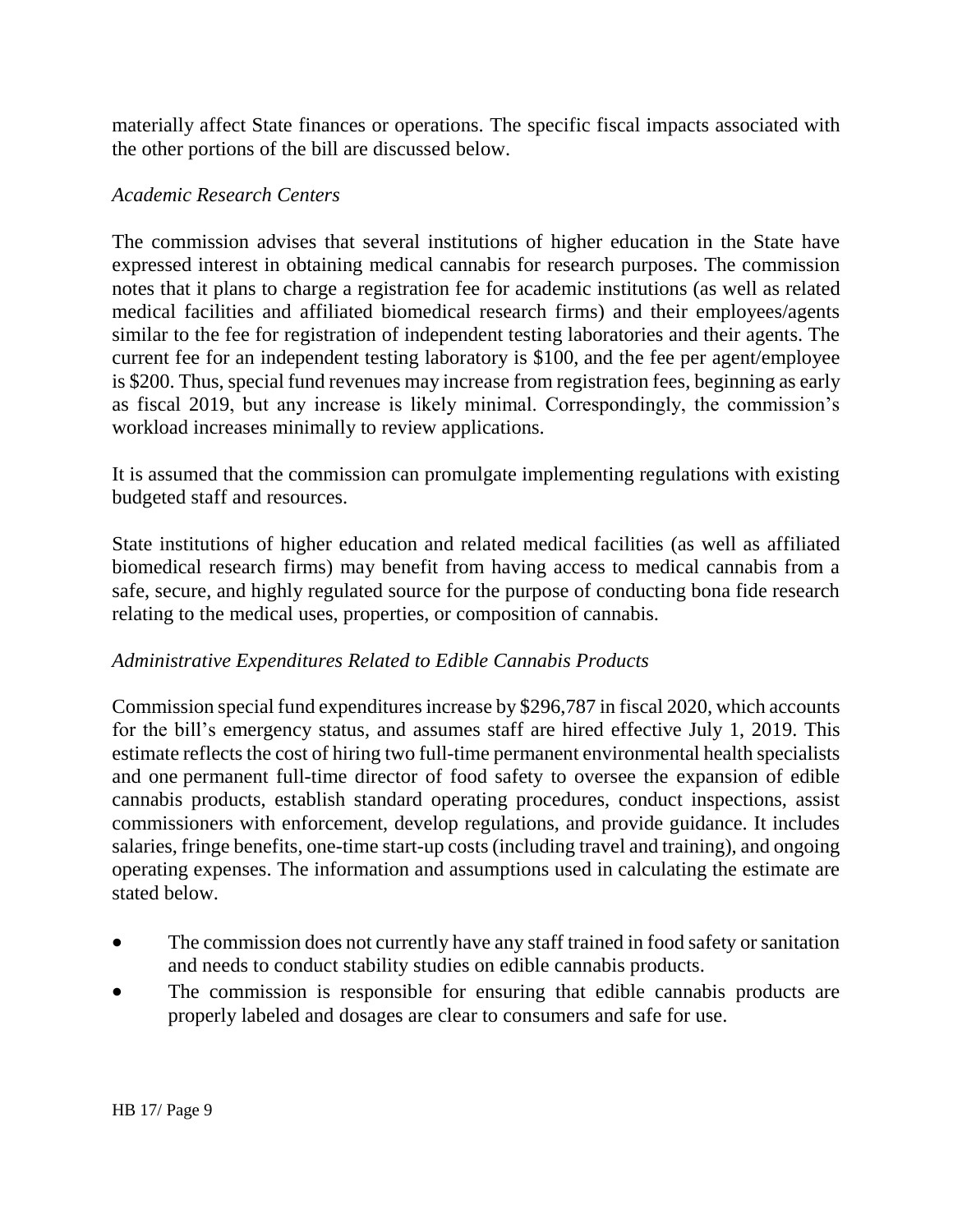| FY 2020 Costs Related to Edible Cannabis Products | \$296,787 |
|---------------------------------------------------|-----------|
| <b>Other Operating Expenses</b>                   | 16,545    |
| <b>Training and Associated Travel</b>             | 14,000    |
| <b>Salaries and Fringe Benefits</b>               | \$266,242 |
| Positions                                         | 3.0       |
|                                                   |           |

Future year expenditures reflect full salaries with annual increases and employee turnover and ongoing operating expenses.

Since it is unknown whether the commission will determine if it is necessary to issue permits to processors or dispensaries relating to edible cannabis products, this analysis does not reflect any potential revenues or expenditures related to permits.

# *Administrative Expenditures to Implement and Enforce Advertising Restrictions*

Special fund expenditures for the commission increase by \$110,703 in fiscal 2020, which accounts for the bill's emergency status, and assumes staff is hired effective July 1, 2019. This estimate reflects the cost of hiring one full-time permanent enforcement officer to develop regulations, review and give advisory opinions on advertisements, and generally enforce the bill's requirements. It includes a salary, fringe benefits, one-time start-up costs (including attending a training course for four commission employees), and ongoing operating expenses. The information and assumptions used in calculating the estimate are stated below:

- The commission is responsible for enforcing the bill's requirements.
- The commission does not have experience with enforcing advertising regulations and cannot absorb the additional responsibilities under the bill with existing budgeted staff and resources.

|                                                  | <b>FY 2020</b> | <b>FY 2021</b> |
|--------------------------------------------------|----------------|----------------|
| Position                                         |                | $-0.5$         |
| <b>Salary and Fringe Benefits</b>                | \$93,144       | \$72,352       |
| <b>Training Expenses</b>                         | 12,200         |                |
| <b>Operating Expenses</b>                        | 5,359          | 625            |
| <b>Costs Related to Advertising Restrictions</b> | \$110,703      | \$72,977       |

Future year expenditures reflect a full salary with annual increases and employee turnover and going operating expenses. However, it is assumed that, as medical cannabis entities become more familiar with the bill's prohibitions and requirements, the enforcement officer will need to provide fewer advisory opinions. Thus, the enforcement officer can likely transition from a full-time to a part-time position after the first year; the costs for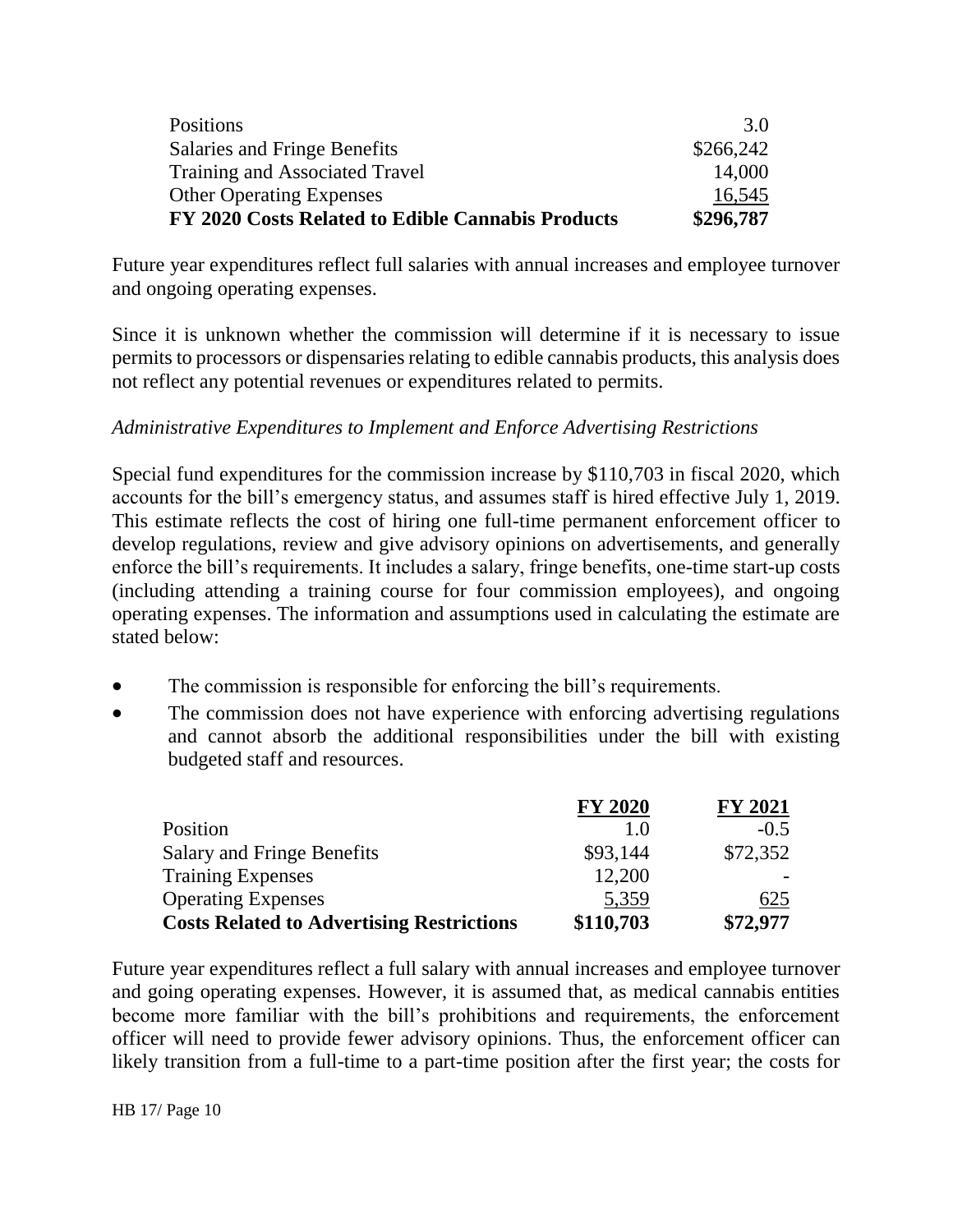fiscal 2021 above reflect this assumption. Any further staffing requirements depend on the enforcement procedures developed in the regulations.

OAG can handle enforcement related to unfair, abusive, or deceptive advertising under MCPA with existing resources.

**Small Business Effect:** While there may be costs associated with retrofitting or building a facility to meet any applicable regulations regarding production of edible cannabis products, according to the commission, edible cannabis products are an extremely popular form of ingestion and represent a large market share in other jurisdictions that regulate medical cannabis. Thus, Maryland licensees can expect potentially significant increased sales from edible cannabis products.

The bill may meaningfully affect medical cannabis entities' ability to advertise in the State. Many medical cannabis entities are small businesses. Additionally, since marijuana remains illegal at the federal level, there are fewer scientific studies regarding the health effects of the use of medical cannabis. Thus, the content of advertisements under the bill is limited. The bill also limits the format and placement of advertisements. These restrictions may negatively affect business operations and finances.

# **Additional Information**

**Prior Introductions:** None.

**Cross File:** SB 857 (Senator Zirkin) - Judicial Proceedings.

**Information Source(s):** Maryland Department of Health; Department of Legislative Services

| <b>Fiscal Note History:</b> | First Reader - January 28, 2019        |
|-----------------------------|----------------------------------------|
| $\text{mag}/\text{jc}$      | Third Reader - April 8, 2019           |
|                             | Revised - Amendment(s) - April 8, 2019 |

Analysis by: Kathleen P. Kennedy Direct Inquiries to:

(410) 946-5510 (301) 970-5510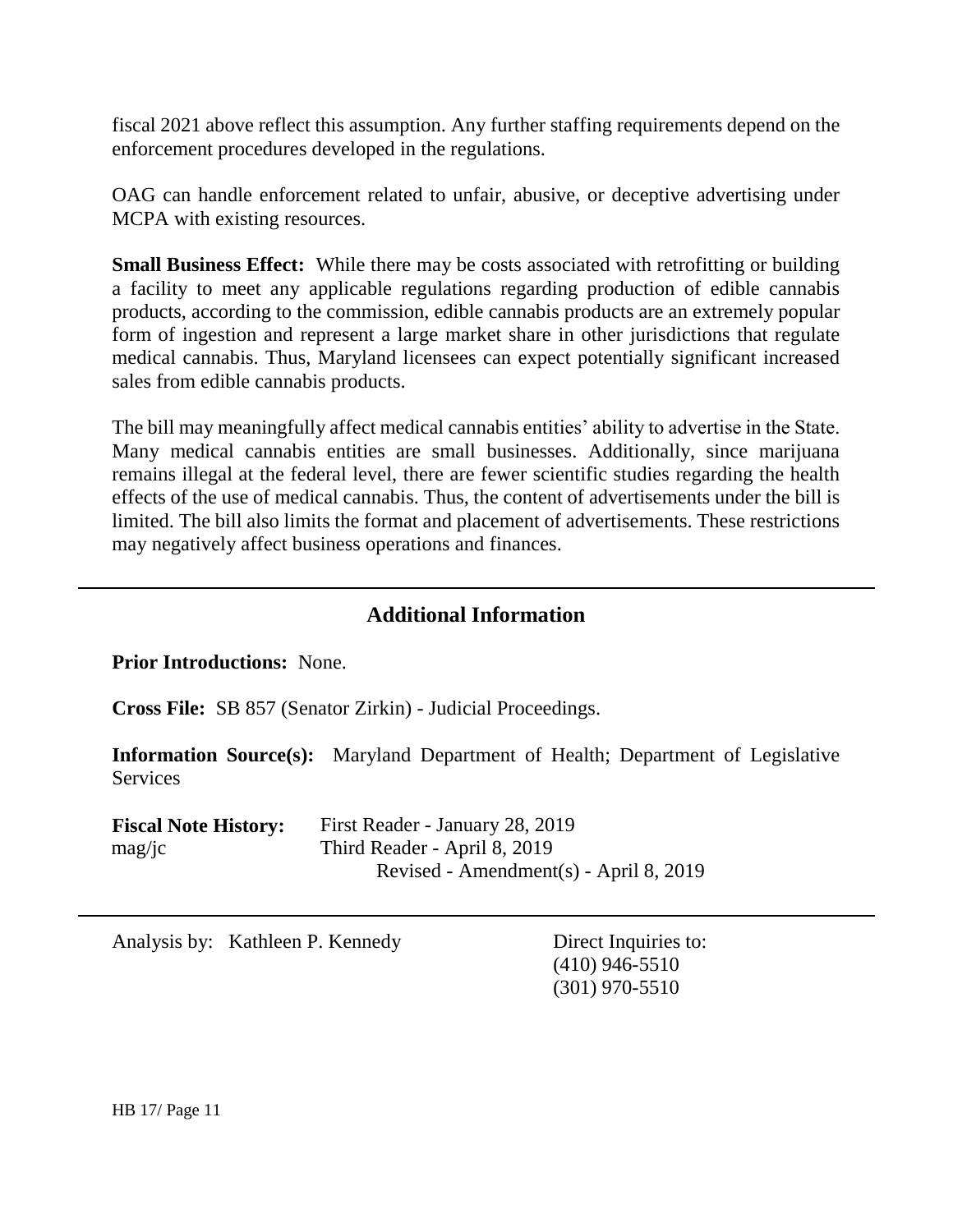# **Appendix – Medical Cannabis**

## *Natalie M. LaPrade Medical Cannabis Commission*

The Natalie M. LaPrade Medical Cannabis Commission is responsible for implementation of the State's medical cannabis program, which is intended to make medical cannabis available to qualifying patients in a safe and effective manner. The program allows for the licensure of growers, processors, and dispensaries and the registration of their agents, as well as registration of independent testing laboratories and their agents. There is a framework to certify health care providers (including physicians, dentists, podiatrists, nurse practitioners, and nurse midwives), qualifying patients, and their caregivers to provide qualifying patients with medical cannabis legally under State law via written certification. Additionally, recent legislation extended legal protections to third-party vendors authorized by the commission to test, transport, or dispose of medical cannabis, medical cannabis products, and medical cannabis waste. In December 2018, the commission proposed regulations that require registration of secure transportation companies and address the shipment of products between licensees.

### *Controversy Over Geographic, Racial, and Ethnic Diversity*

In August 2016, the commission announced the award of 15 grower and 15 processor Stage One license pre-approvals. In December 2016, the commission announced the award of 102 dispensary Stage One license pre-approvals. After the award announcements, significant controversy involved two main issues: the decision to include geographic diversity as a final factor in choosing the grower finalists and the absence of any minority-led grower among the 15 Stage One approved grower finalists.

Legislation to alter the commission and medical cannabis industry was introduced during the 2017 and 2018 sessions. Chapter 598 of 2018, an emergency bill, made a number of significant reforms including (1) requiring outreach to encourage participation in the medical cannabis industry by small, minority, and women business owners; (2) requiring the commission to promulgate emergency remedial regulations based on the results of a disparity study and delay reviewing, ranking, or evaluating license applications until the regulations are adopted; (3) raising the statutory cap on grower licenses from 15 to 22; (4) establishing a new license cap of 28 processors; and (5) requiring the commission to report to the General Assembly regarding potential rules and regulations governing marketing and advertising practices for licensees by January 1, 2019.

Pursuant to Chapter 598, in December 2018, the commission announced five grant awards to educational and business development organizations to develop medical cannabis educational and business development training programs. The programs are designed to